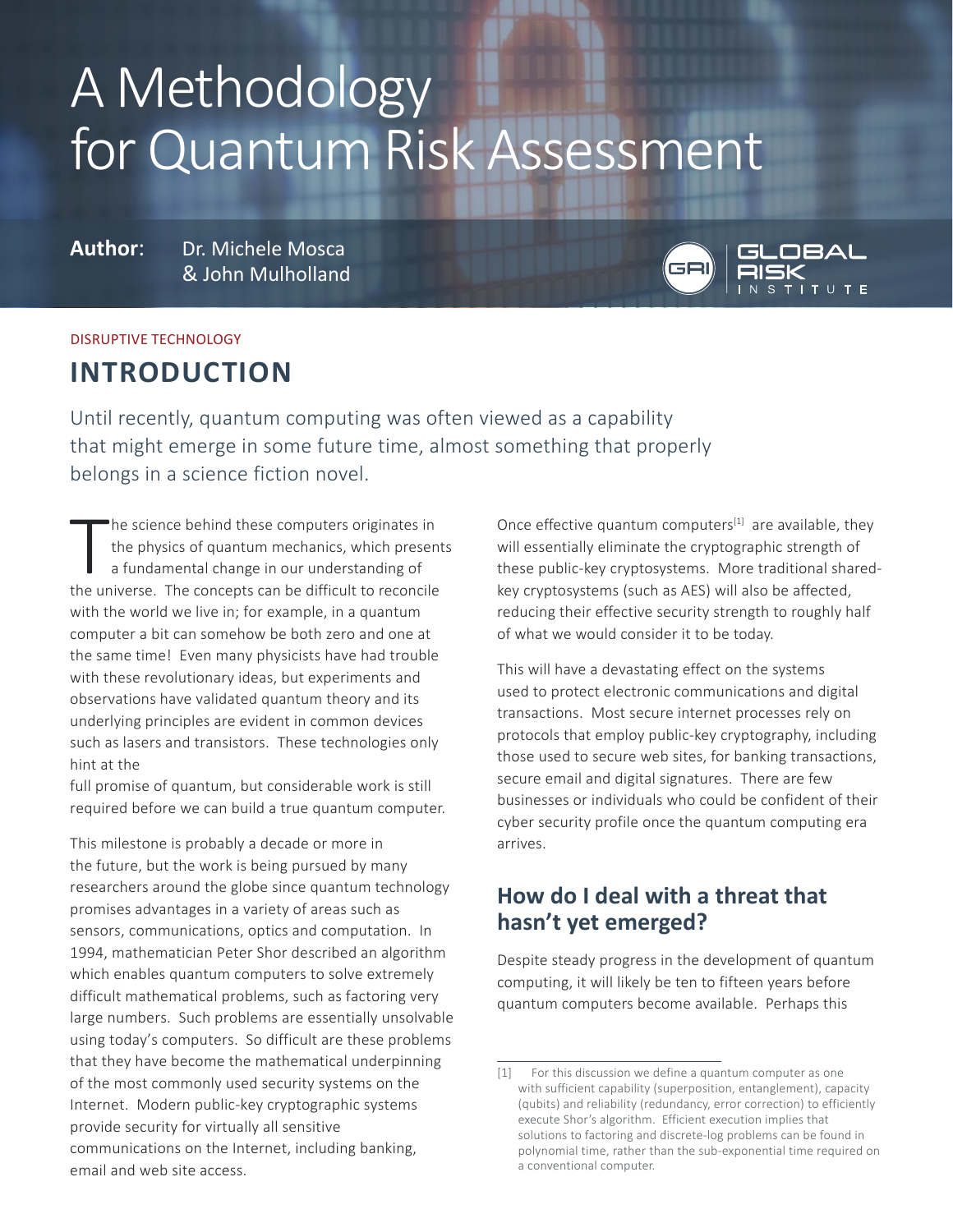

accounts for the low level of concern among those responsible for cyber security planning and decision making. Undoubtedly their attention is focussed on the plethora of cyber threats facing all organizations today, and perhaps they feel there will be plenty of time to respond once quantum computers actually emerge.

There are several problems with this type of thinking. Once a quantum computer is delivered it will immediately affect the security of all Internet communications and data. Unless organizations are prepared for this sudden crisis, they will face an immediate need to replace their existing cryptographic security systems with quantum-safe solutions.

Adapting an organization's entire cryptographic infrastructure during a period where everyone else is attempting the same thing is likely to be difficult and expensive. Few organizations actually develop cryptographic security capabilities, most obtain them from vendors, often integrated into network or security products. Without advance preparation, an organization may have no idea of their vendors' ability to furnish quantum-safe solutions, nor knowledge of the difficulties they will face integrating the new technology into their environment. However, this is not the only problem that ill-prepared organizations are likely to face.

Several quantum-safe solutions have been proposed, but few have made it out of the research phase, and even these require much work to verify that they can resist both conventional and quantum attacks. Current cybersecurity protocols have faced real-world challenges over the past 15 or more years, and have evolved to their current state. We trust them partly based on their mathematical foundations (now being challenged by quantum), but also because they have stood the test of time. If we are to trust quantum-safe cryptography, it is important that real-world testing begin as soon as possible.

Managing this problem will require awareness, planning and preparation. A well-prepared organization can take steps to integrate quantum-safe solutions into their existing cyber security planning and life-cycle management, where they can be evaluated for functionality, performance, ease of use and other

factors. Where necessary, existing infrastructure can be enhanced or replaced. And all this can happen before these changes become critical to the security of the organization.

Organizations must also be able to protect their sensitive information throughout its entire lifetime. Information considered to be safely stored or transmitted because it is encrypted, could become vulnerable to a quantum computer during its lifetime. Understanding this risk requires examining current cyber defences and potential threat actors' access to quantum computing technology.

Managing the transition of the full array of tools used to protect a breadth of business functions and information assets may seem like a daunting task with no clear starting point or priorities. A Quantum Risk Assessment is an ideal approach for identifying and prioritizing the threats and vulnerabilities and laying the groundwork for reliably and cost-effectively evolving your systems to be resilient to quantum attacks.

## **QUANTUM RISK ASSESSMENT METHODOLOGY**

quantum risk assessment furnishes an<br>organization with the knowledge they in<br>understand the extent of their quantum<br>risk and the timeframe in which quantum-enorganization with the knowledge they need to understand the extent of their quantum cyber risk, and the timeframe in which quantum-enabled threats are likely to emerge. It will provide a basis for an organization to address quantum risk proactively, to build a roadmap to a quantum safe state, and to implement and validate quantum safe solutions as part of normal life cycle management rather than as a response to a crisis.

A quantum risk assessment (QRA) does not replace a normal cyber risk assessment (RA). Some of the information gathered during an RA is also required by the quantum process, so the QRA is generally conducted in conjunction with or subsequent to a traditional RA. However, the QRA is focussed on the specific security issues that emerge with quantum computers; it does not directly address several aspects found in a traditional assessment process.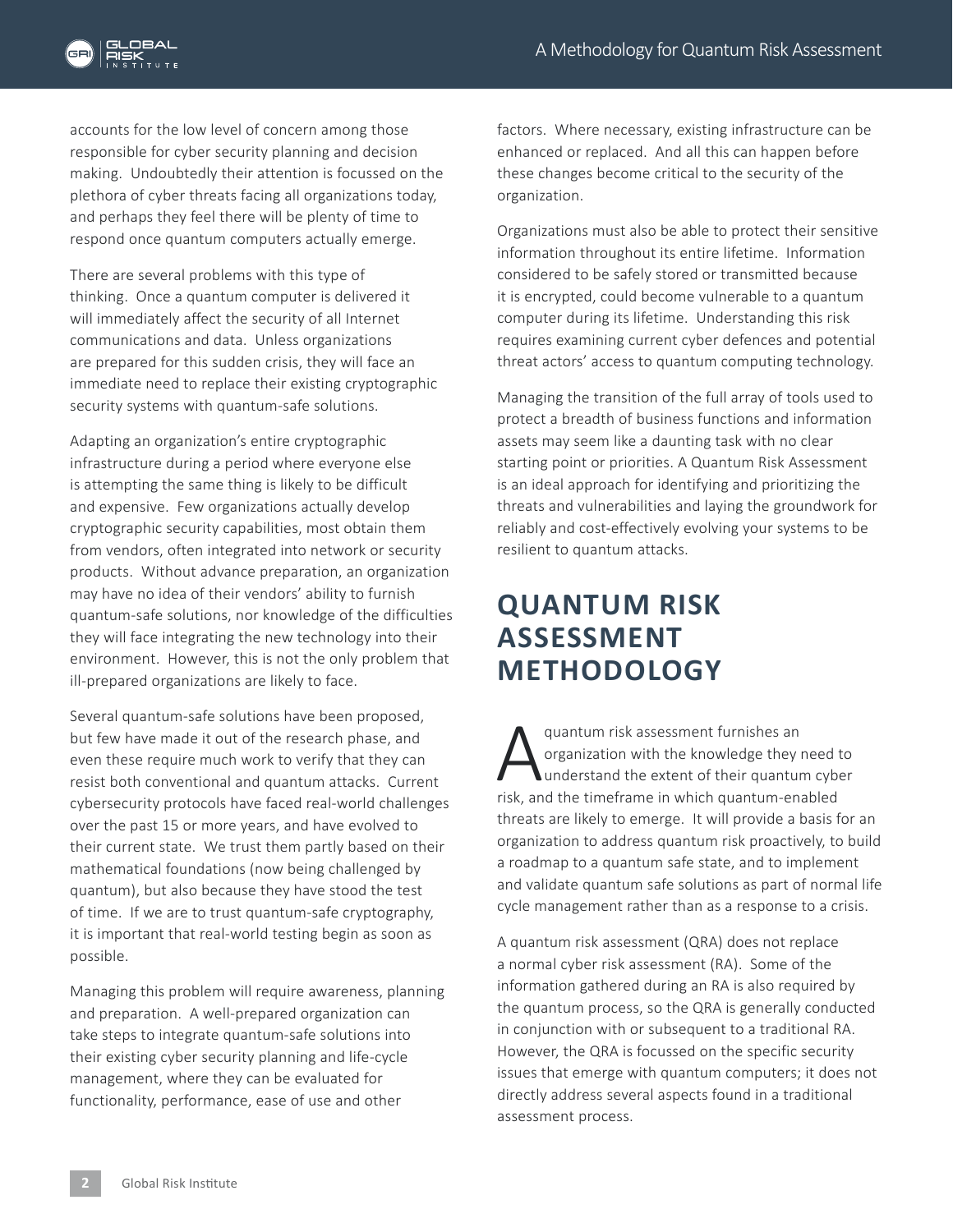

Several years ago, Dr. Mosca proposed a model for evaluating quantum risk<sup>[2]</sup>. The six phase QRA process described here is consistent with risk assessment models from organizations such as NIST, and also incorporates Mosca's "x, y, z" quantum risk model.

## **Phase 1**



#### > Identify and document information assets, and their current cryptographic protection.

As with any risk assessment the

QRA begins with an inventory of important assets. The focus here is on sensitive or valuable information assets which require cryptographic protection, in accordance with the organization's security policy. It is important to identify the nature of the cryptography being used, how encryption keys are generated, stored and applied, and the origin of tools or appliances employed in these processes.

At a high level, an organization must understand the nature of its sensitive / valuable information, including its business value, access control and data sharing arrangements, backup and recovery procedures, and how it is handled at end-of-life. Many organizations have legal or regulatory requirements that influence these. A comprehensive review of all these factors are required to determine the organization's vulnerability to external and internal threats.



**Phase 2**



> Research the state of emerging quantum computers and quantumsafe cryptography. Estimate the timelines for availability of these technologies. Influence the development and validation of quantum-safe cryptography.

This phase is not unique to a specific QRA, rather it is a continuous process conducted by a team of quantum technology experts who understand the obstacles and developments being encountered in several fields of quantum research, and can use the information to forecast the likely timeline for delivery of a quantum computer and to understand its impact on an organization's cyber security.

There are many sources of information on the state of quantum technology, but understanding the relevance and true impact of specific research developments is not a trivial process. Having either a dedicated team of quantum experts or a relationship with an organization specializing in quantum technology is critically important to completing a QRA. There are multiple groups around the world conducting independent research and using various approaches to develop quantum computers and quantum-safe cryptography. It is critical to have access to experts who follow developments in both fields, and can contextualize them to forecast their cybersecurity impact.

Ideally, findings from this phase of the QRA are used to influence the development of quantumsafe cryptography. Working with quantum experts having strong connections to academic and research communities permits real-world problems uncovered by the QRA to influence the direction of quantum-safe research.

<sup>[2]</sup> M. Mosca, "Setting the Scene for the ETSI Quantum-safe Cryptography Workshop", e-proceedings of 1st Quantum-Safe-Crypto Workshop, Sophia Antipolis, 26-27 September 2013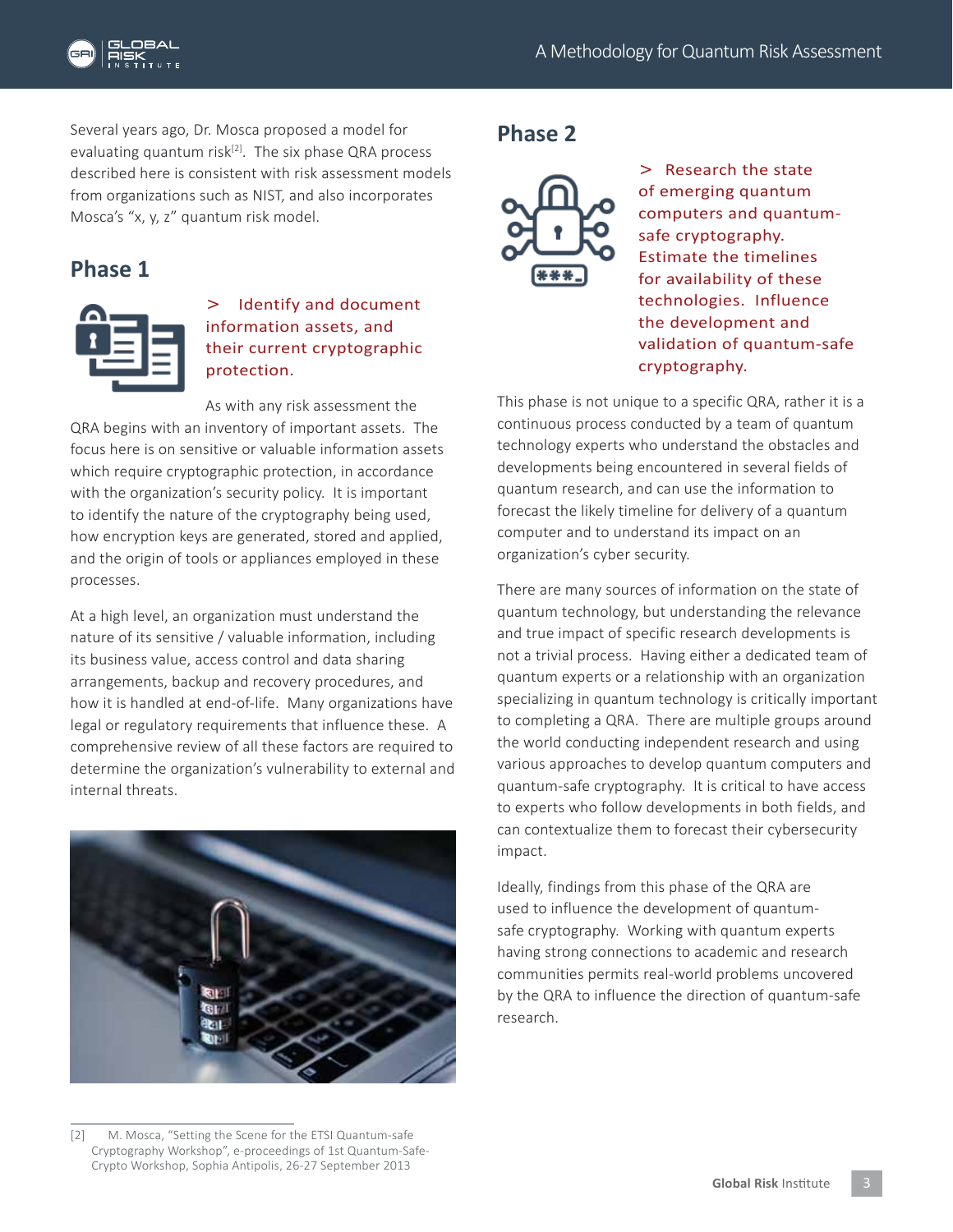

## **Phase 3**

> Identify threat actors, and estimate their time to access quantum technology "z".



A security conscious organization will be aware of their most significant threat actors, and will have a list of previous attempts to penetrate their cyber defences. A QRA considers the impact of quantum computing on these threats, focussing on the likelihood that they will be able to

exploit quantum computers and the timeline for their access to them. We will also consider new threat actors who might emerge once quantum computing becomes a reality. Taken together, these form the Collapse Time (z) portion of the Mosca model, which is the time until current cyber defences collapse in the face of threat actors with access to quantum technology.

This process again requires continuous evaluation by experts with knowledge of developments in cybersecurity and quantum computing.

## **Phase 4**

> Identify the lifetime of your assets "x", and the time required to transform the organization's technical infrastructure to a quantum-safe state "y".



Determining the useful lifetime of your business information is critical to understanding your organization's quantum vulnerability. If an adversary can capture and archive your encrypted information, how long will it remain useful? This will be governed by the nature of your business, your products and your clients, as well as by regulatory requirements that may apply to your organization.

We consider the tools available to combat a quantumpowered threat actor. How effective are current policy and procedures at protecting the organization's

encrypted information from both internal and external threats? We examine the strength of the existing cryptography, and how effectively it is being applied and used. We review available quantum-safe cryptographic methods, to determine whether they might be appropriate replacements for existing capabilities. We may reach out to the vendors who have produced the products in use by the organization, to identify whether new algorithms or protocols could be implemented within existing tools and appliances or whether upgraded equipment may be required. Reviewing the policies, management and procurement processes that apply to your organization's IT and security infrastructure, we evaluate whether quantum safety can be integrated into the organization's IT lifecycle management processes.

Having this information we can compute the remaining values of the Mosca model- the Shelf Life of an organization's data (x) and the infrastructure Migration Time (y).

### **Phase 5**

> Determine quantum risk by calculating whether business assets will become vulnerable before the organization can move to protect them.  $(x + y > z ?)$ 



Using the information gathered to this point, we are able to assess the risk the organization faces as quantum computers emerge. The lifetime of sensitive data is considered, including its likelihood of exposure; and combine that information with the time required to migrate existing processes and infrastructure. This is compared to the timeframe in which quantum technology will be available to relevant threat actors. Taken together, this provides a reasonable estimate of when the organization needs to be taking active steps to mitigate quantum risk. It is possible that some organizations may already be facing this risk, depending on the lifetime of their data and the processes in place to protect it today.

Next we will want to assess the business process impact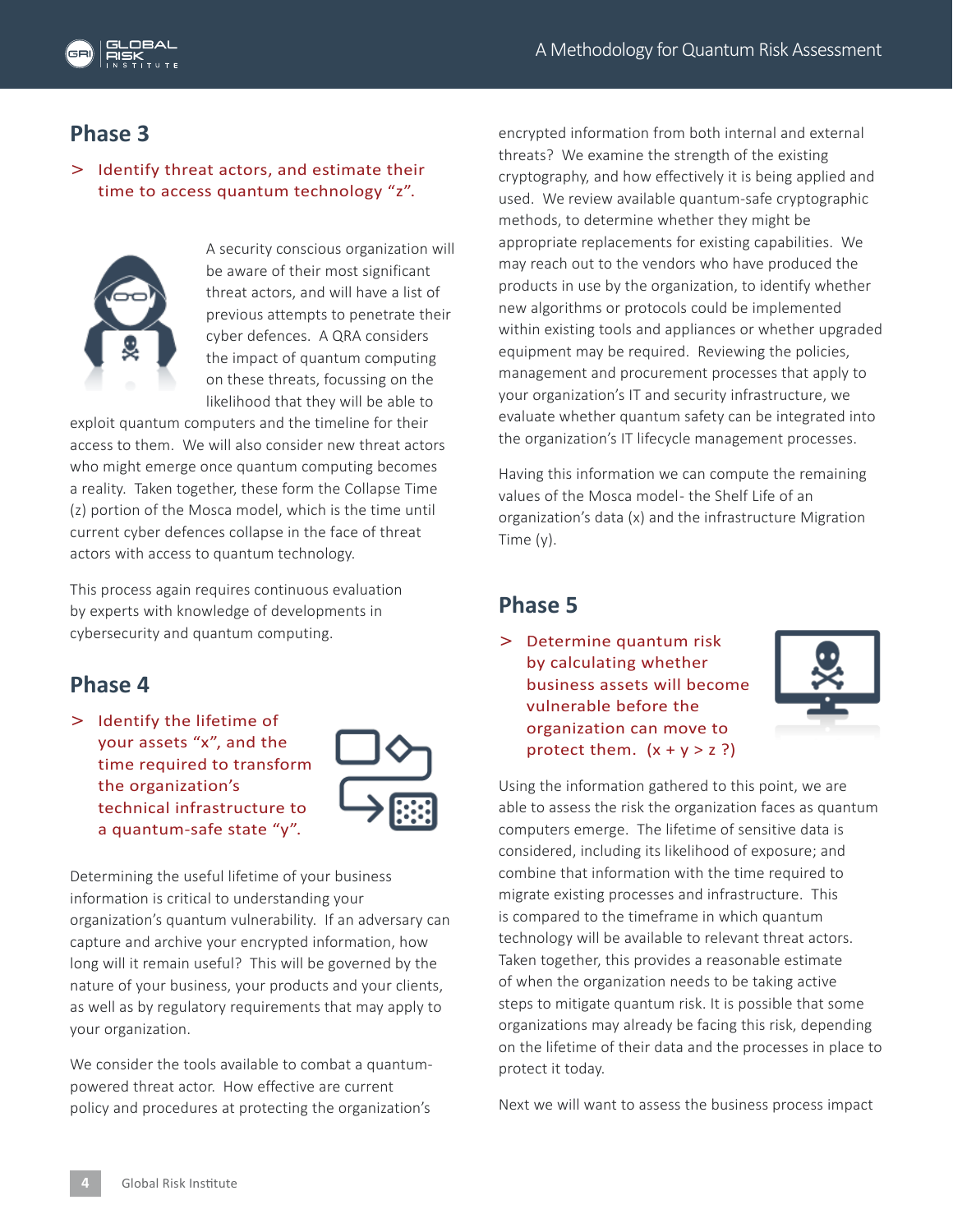

that results from the changes we anticipate. How long will it take to implement the necessary changes in products, protocols and procedures? Will quantumsafe technologies introduce latencies, reliability or performance issues that need to be addressed? Are there policy or procedural changes required to improve the revised system, or the overall security of the organization's information?

## **Phase 6**



> Identify and prioritize the activities required to maintain awareness, and to migrate the organization's technology to a quantumsafe state.

The quantum risk assessment provides information and guidance towards a quantum-safe status, but it is unlikely this state can be achieved with the tools and technologies available today. Quantum technologies continue to evolve, as do our understanding of the strengths and vulnerabilities of quantum-safe approaches. Migration plans also need to respond to changes as vendors incorporate these developments into their products and tools. It is important to track all these, and most organizations should develop a roadmap that addresses immediate concerns while permitting the incorporation of new quantum technologies as they become available.

Any cyber risk assessment must be periodically updated to account for emerging threats and to take advantage of improved security solutions. This is particularly true for quantum technologies, which are rapidly evolving. Multiple quantum technology options are being explored at this time but not all of these pose the same cyber security threat, and it can be difficult to assess the impact of any specific new quantum development. Thus it is recommended that a QRA be the first step in building a roadmap to quantum safety.

This roadmap will be designed to ensure continued access to specialists who follow these technologies and understand the implications of new developments in quantum computing and quantum cryptography. It

can provide a basis for opening discussions with an organization's employees, partners, customers and product vendors, ensuring that all are aware of the steps being taken and ensuring they understand the impact this will have on their own processes and infrastructure.

# **WHAT DO I DO RIGHT NOW?**

If your organization uses the Internet for any important business process, then cryptography is almost certainly employed for cyber security. Therefore, you cannot afford to wait for the emergence of quantum computers to understand the risks you face.

#### **Take steps to:**

- *• Ensure you have a current, thorough organizational inventory which includes details of embedded cryptography that may exist in a variety of products;*
- *• Monitor your environment for threats, and ensure that you conduct regular risk assessments;*
- *• Conduct a quantum risk assessment as part of or subsequent to the regular risk assessment process;*
- *• Understand your telecommunications and security vendors' posture on quantum computing, which of their products will be affected and their preparations to manage this risk;*
- *• Evaluate quantum readiness as part of your current procurement processes for network and security systems; and ask your current vendors to discuss the state of their quantum planning;*
- *• Work with an informed partner to track developments in quantum computing and quantum safe solutions, and to establish a roadmap to quantum readiness for your organization.*

The most important message is to Act Now! The organizations that are most at risk are those who wait for quantum computers to arrive or to avoid action until perfect cryptographic solutions are developed. This is almost certainly guaranteed to have your organization scrambling to deal with their sudden vulnerability to quantum attack in the foreseeable future.